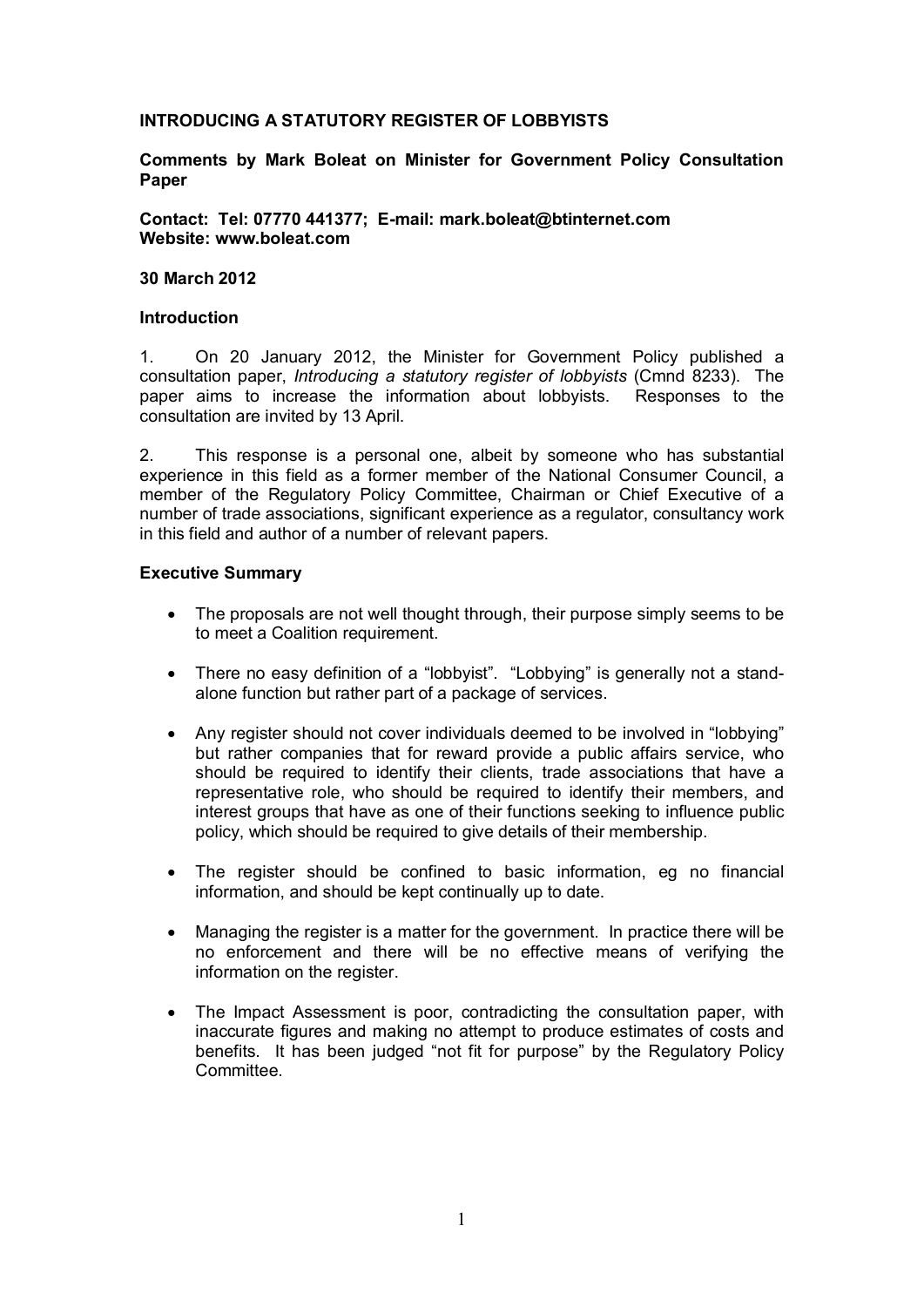# **General comments**

4. The proposals in the consultation paper, seem to be put forward with no great enthusiasm. The main purpose seeks to be to meet a commitment in the Coalition Agreement. They are not properly thought through, for example with little thought being given as to how the register would operate in practice and no understanding that there is not a stand-alone, easily definable activity called "lobbying". The proposals are capable of catching huge numbers of people and organisations, for no apparent purpose. The Impact Assessment has been judged by the Government's own Regulatory Policy Committee as "not fit for purpose", and in a number of respects is contradictory to the proposals in the consultation document itself (eg in respect of inhouse lobbyists) as well as having figures that are wrong and seem to be plucked out of thin air. This is not good policy-making.

5. A rational approach would be to review the problem that the proposal is seeking to address in the light of the consultation responses. This might lead to a decision to drop the proposal. But there is a climate in which "something must be done". That something should a very simple register covering organisations only, not individuals, no financial information, and in practice no sanctions. The government cannot duck the issue that it has to own and manage the process.

# **Purpose of a register**

6. The purpose of the proposal is to meet the commitment in the Coalition Programme –

*"We will regulate lobbying through introducing a statutory register of lobbyists and ensuring greater transparency."*

7. Any register and something which ensures a bit more transparency meets this requirement. However, from a government committed to reducing the regulatory burden one is entitled to expect something more sophisticated. A little more detail is given in section 3 of the consultation paper –

*"The purpose of the UK register is to increase transparency by making available to the public, to decision-makers and to other interested parties authoritative and easily-accessible information about who is lobbying and for whom. This will help ensure that those seeking to influence decisions do so in a way that is open to scrutiny, improving knowledge about the process and the accountability of those involved in it."*

# **Definition of a lobbyist**

8. The concept of a register of "lobbyists" naturally begs the question of who is a lobbyist, and this is already the subject of significant debate and lengthy papers. The consultation paper gives the following definition: "Lobbyists should mean those who undertake lobbying activities on behalf of a third party client or whose employees conduct lobbying activities on behalf of a third party client." The consultation paper also says "the register is not intended to cover the normal interaction between constituents and their MPs. Nor should the essential flow of communication between business leaders and Government, civil figures, community organisations and Government and so on, be included", nor is it intended to cover those engaged in lobbying on their own behalf.

9. But this definition raises a host of issues –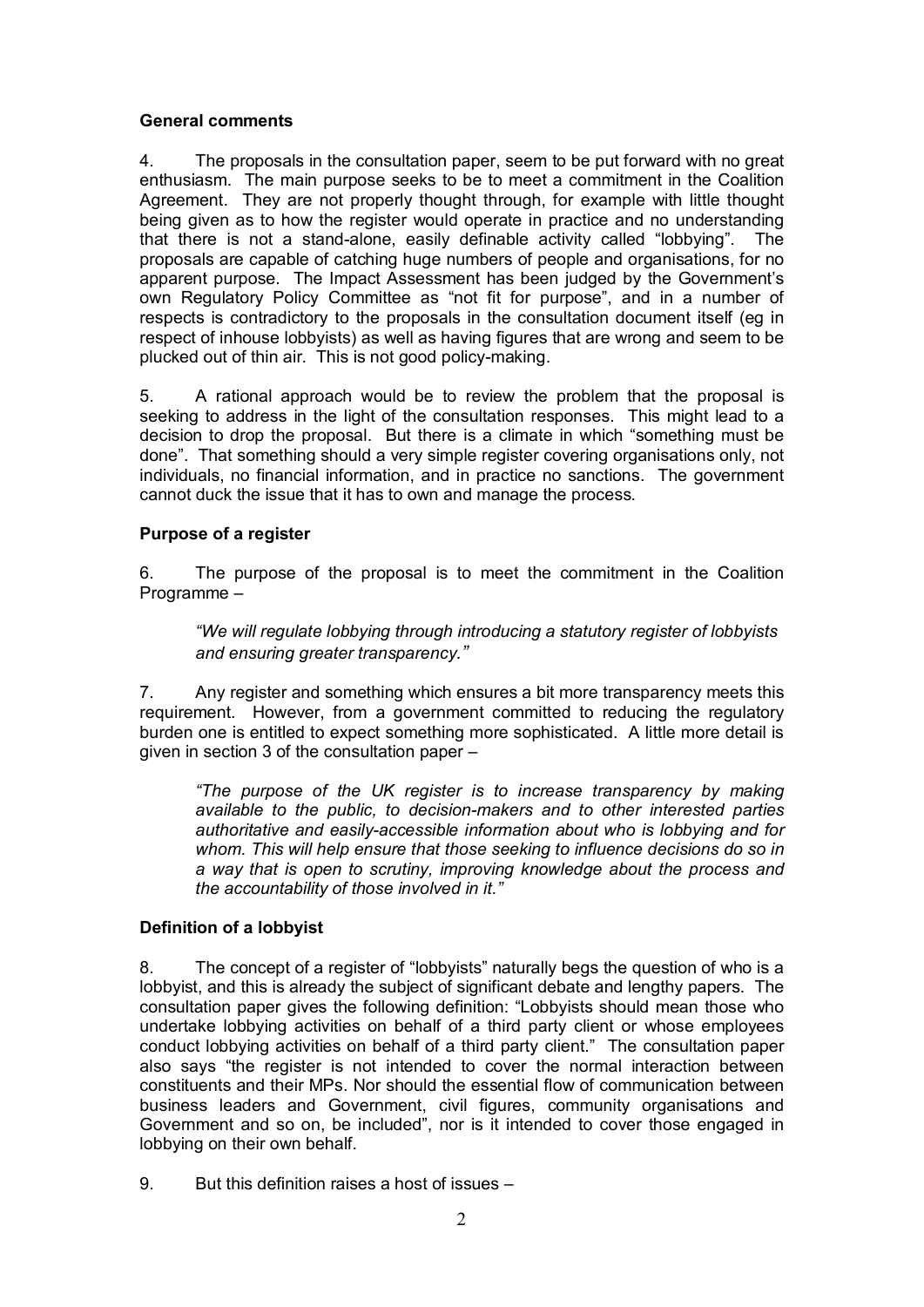- · What about someone writing to a minister of behalf of himself and third parties ("I am writing on behalf of the residents of Parkside Close to protest against the proposal to allow…..")
- · What about thirty A list celebrities writing a letter to *The Times* demanding more government funding for their particular cause?
- · What is a community organisation? Occupy London or London Citizens? Why should community organisations be exempt?
- What about medical charities campaigning for better treatment perhaps a good case for covering them since some may well be funded by those with a vested interest.
- Trade associations are not mentioned at all in the consultation paper  $$ surprising given that they are the largest group of "lobbyists" in the country.
- Think tanks etc seek to influence policy indeed that is the primary purpose of most.

10. The consultation paper proposes covering not only organisations but also the people within organisations who carry out "lobbying". This is unwise. Given the definition of lobbying thousands of people would be covered. The large trade associations could easily each have 150 people engaged in lobbying – in that they would personally have meetings with officials, regulators etc seeking to influence public policy. Organisations might engage an individual or a consultant to do a small piece of work for two weeks – for example talking to officials about a specific point. Is the commissioning organisation supposed to record all such interactions on the register? Any lobbying is done in the name of the organisation not the individual and it would be unwise, and indeed impractical, to seek to record the details of individuals employed as "lobbyists", particularly given that the term is both pejorative in the eyes of many and not capable of a meaningful or simple definition when applied to individuals.

11. The definition of "lobbyist" must be narrowed so as to do the minimum necessary to meet the transparency requirement. Registration could be confined to -

- · Companies that for reward provide a public affairs service, who should be required to identify their clients.
- · Trade associations that have a representative role, who should be required to identify their members.
- Interest groups that have as one of their functions seeking to influence public policy, which should be required to give details of their membership. This would include trades unions, think tanks and pressure groups. In the case of individual member organisations, eg the National Trust (a fierce lobbying group as the government knows to its cost), the NSPB and trades unions simply giving the number of paid up members should be sufficient. It would also be sensible to require disclosure of any significant funding (say over £5,000) other than from members, so as to catch, for example, a medical charity acting as a front for a drugs company.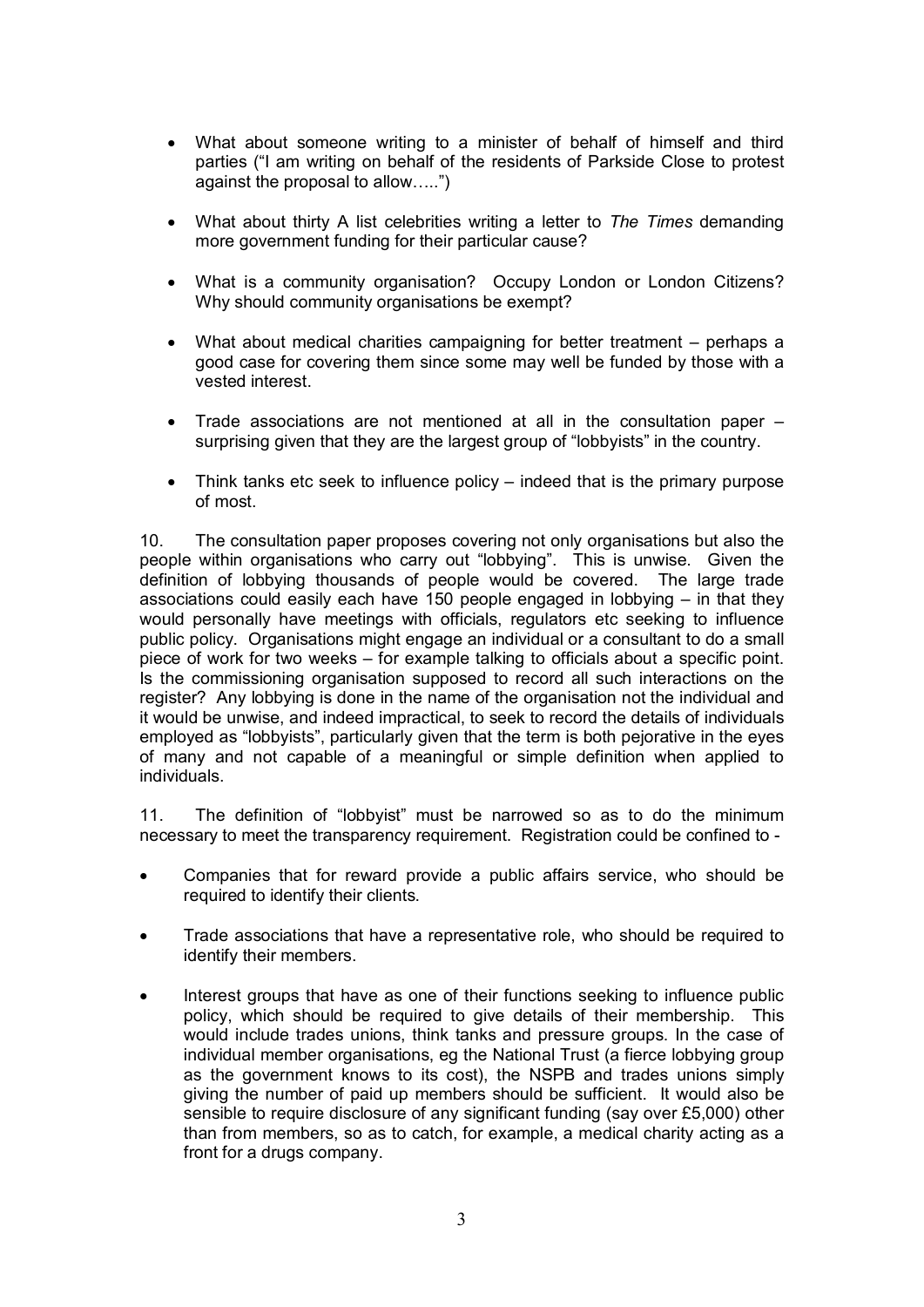12. It is agreed that in-house lobbyists should not be covered by the register. This is partly because it is clear who they are lobbying for  $-$  as is pointed out in the consultation paper. But more importantly it would be impossible to define an inhouse lobbyist in a meaningful way. Large numbers of companies engage in lobbying, in that they respond to consultation documents, participate in the work of trade associations, have regular contact with their Member of Parliament and are involved in Chambers of Commerce. Companies typically do not employ a person called a "lobbyist", not least because this is counterproductive. Large companies will have a head of public affairs, whose remit is very wide-ranging, including typically the media, government departments and Members of Parliament, both domestically and internationally. However, they are not the only people engaged in "lobbying". The chief executive of any company operating in an area where public policy is relevant can be expected to engage in lobbying activity, as can a number of other members of staff, both directly and through trade associations, and the non-executive-directors.

# **The impact assessment**

13**.** The government has set up the Regulatory Policy Committee to provide independent scrutiny of regulatory proposals put forward by government. The Committee has reviewed over 600 proposals. On just five occasions government has gone ahead with a proposal when the Committee has found the Impact Assessment to be "not fit for purpose". It is ironic that one of these should be a proposal by the Minister for Government Policy on the statutory register of lobbyists. The Committee's Opinion, published on its website, commented -

*"Market failure addressed by proposal.* The IA mentions market failure as the driver for the proposal, but does not explain how significant this is and how the proposal will address the causes of the market failure specifically. The IA needs to do this to allow consultees to see how the proposal could work in practice.

*Options.* The IA needs to present options to overcome the current market failure to enable consultees to take a view on what is the best means of action in this area.

*Costs of proposal.* It is unclear how relevant the dental health professional example given is to the issue at hand, and the IA needs to provide information on the costs of registration fees for a wider range of bodies than the one given for dental health professionals.

*Benefits from proposal.* The IA does not have a separate section in its evidence base on the benefits of the proposal. The IA needs to include this to maximise the value of consultation."

14. The table on page 6 of the impact assessment is bizarre. The table suggests that there are 60 companies with 100 in-house staff engaged in lobbying who would be covered by the Register. But the consultation paper proposes that in-house-staff should not be covered. If they were covered these numbers need to be multiplied by perhaps a factor of 50.

15. The table suggests that just 25 trade associations and 50 of their staff are involved in lobbying. The number of trade association is probably nearer 500 and the committee members and staff engaged in lobbying would run into thousands. Representative work is one of the main functions of most associations, but, again, associations do not employ someone called a "lobbyist". Rather, representative work is a function of most of the senior staff of the organisation.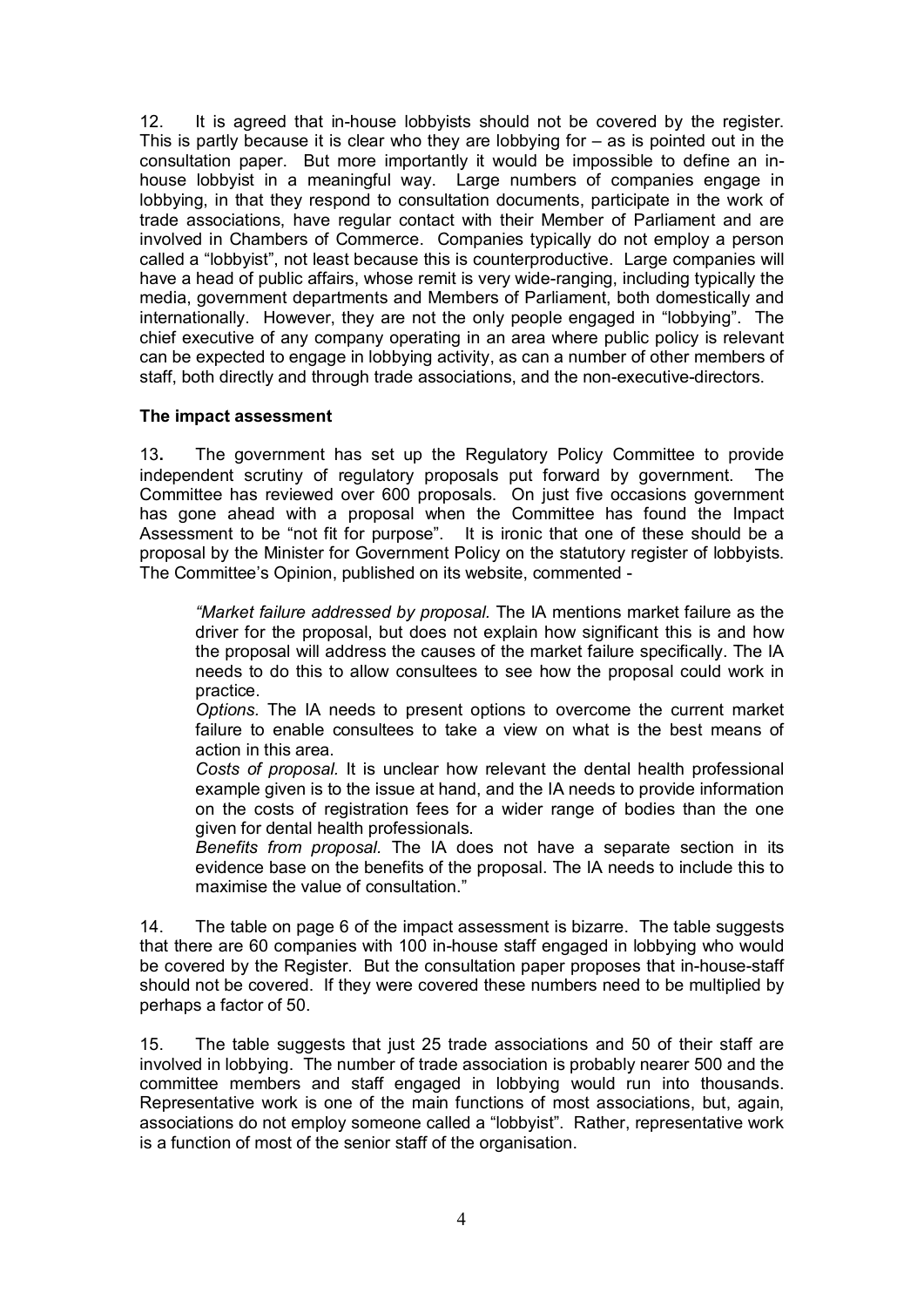16. The Impact Assessment makes no attempt to calculate the costs and benefits of the benefits of the policy – contrary to the principles of good policy making. The one regulatory regime which is used as an analogy is the General Dental Council, which is about as bad a comparator as could be found. This council is a regulator of a profession not a register. In terms of the costs of running a register the Claims Management Regulator would be a far better comparator.

17. The Impact Assessment says that micro business (employing fewer than ten staff) will not have to pay the costs of registering. The large majority of businesses that will have to register will be micro businesses, so if the register is to cover its costs larger companies will have to subsidise their competitors. There is no logic in this. All businesses should pay the costs of registering.

# **Responses to consultation questions**

18. Following are answers to the specific questions raised in the consultation document

# *Definition of lobbying and lobbyists*

Lobbying should be defined as seeking to influence policy or regulatory decisions on behalf of others. Those acting pro bono, trade associations, trades unions that seek to influence policy, think tanks and voluntary bodies that seek to influence policy should all be covered.

Those acting on their own behalf (including large companies and individuals) and those acting on behalf of individuals on an issue local to them should not be covered. There should also be a specific exemption for any communication between organisations and individuals and the relevant constituency MP or councillor.

# *Information to be included in the register*

In the case of public affairs firms the names of clients should obviously be given. Interest groups should give details of their membership (the number of paid-up members in the case of individual member organisations) and any significant third party funding. However, there should be no requirement to list the names of "lobbyists" as the information would be meaningless. Most public affairs work is advising clients who to lobby and how to lobby. This would not be caught by the definition of lobbyist. (Indeed with the definition some public affairs companies would not be caught because they do not lobby directly.) If individuals had to be registered then public affairs companies would simply register all their staff as would trade associations. The register would be bureaucratic to operate and would require constant updating if it was to be meaningful ("lobbyists" are often engaged for specific short term pieces of work – started instantly and completed in a month or so).

If it is decided to include information on "lobbyists" then a bit of common sense is needed. What relevance is it if the head of a unit in a large trade association was a civil servant ten years earlier, or a minister in an outgoing government who had lost his seat in Parliament? If there is to be such a requirement then it should be limited to any positions held in say the last five years.

It is agreed that details of meetings should not be included as this would be meaningless unless details were also given of phone calls, meetings at receptions and dinners etc.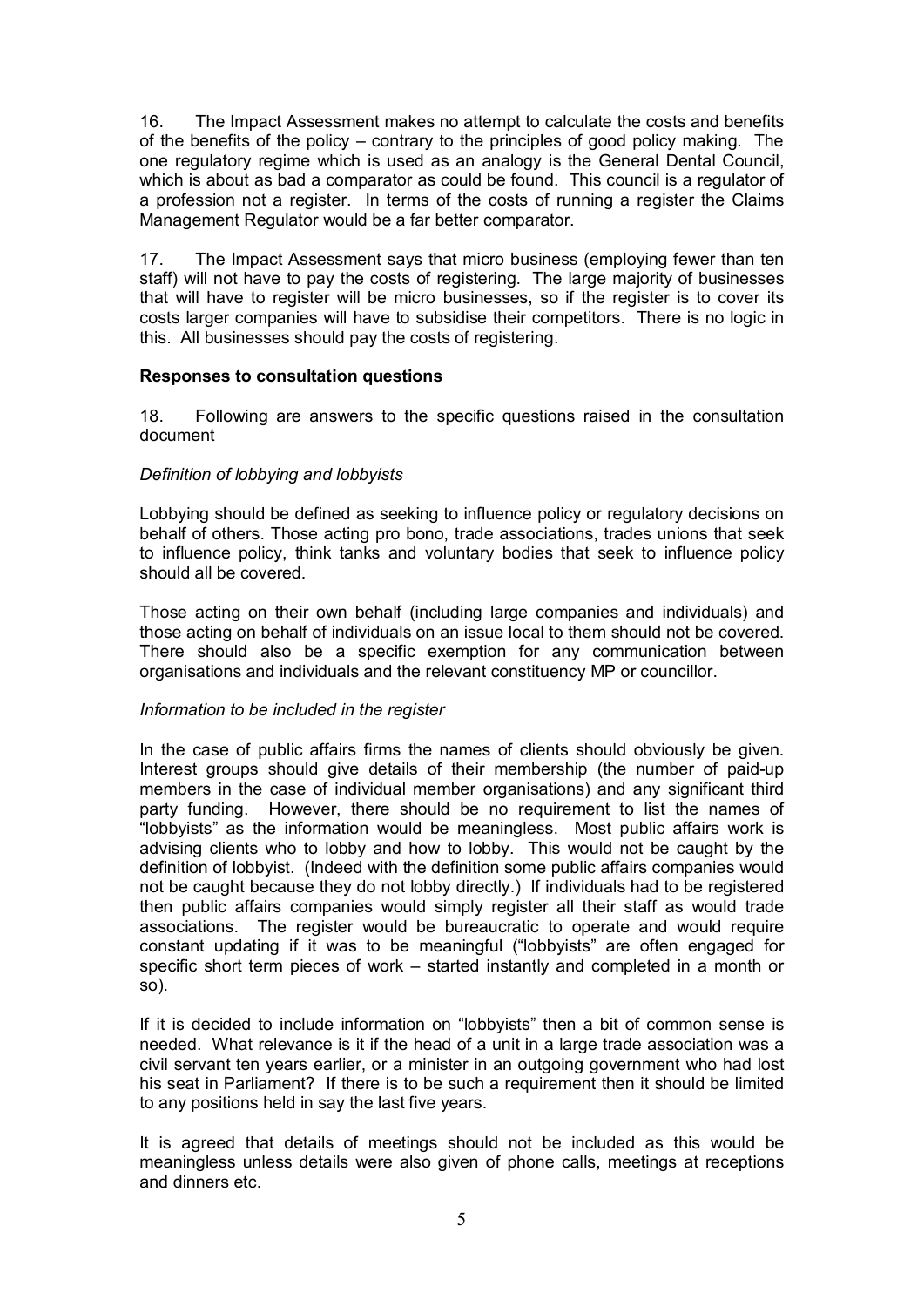There should be no financial information on the register, other than significant third party funding of interest groups. It would simply not be practical to include any meaningful financial information. Most of those caught by the register provide a package of services to their members of which representation is just one. Seldom would anyone be employed solely for "lobbying", nor would a fee, whether for an individual joining a pressure group or a company buying a full service from a public affairs business, separately identify an amount for "lobbying". What would the National Trust, or Which?, or the National Farmers Union be expected to declare?

Section 3 of the consultation paper suggests that a lobbying firm would need to include on the register "registered address of the company and Company Number". This is rather sloppy. There is no requirement on businesses to be companies and many of those who would be required to register will not be companies. Many trade associations for example are unincorporated. Also, a significant amount of lobbying in the UK is done by companies or organisations that are not registered, incorporated or based in the UK.

#### *How often should the register be updated*

If the register is to have any meaning it must be real time or at least promptly updated. Quarterly updates are no use as they would be purely historic. If the register is confined to the key information (ie does not include the names of "lobbyists", details of meetings, financial information etc) there is no reason why the information should not be kept up to date, any changes being notified within a maximum of seven days. It is assumed that the register will operate on a "selfservice" basis with organisations updating their own entries.

#### *Additional functions linked to the register*

There should be no additional functions linked to the register. The government should decide on the format for data and then leave it to those registering. An "operator" cannot possibly be given responsibility for verifying the information? How is an "operator" supposed to know who the clients of a public affairs company are, or how many members the NFU or the AA has? The consultation paper refers to "reasonable steps". What is in mind here? The consultation paper refers to investigating anomalies or non-disclosure. This can be done only by a statutory body armed with statutory powers (Offspin?), the introduction of criminal offences etc. It is assumed that it will be a criminal offence not to register, and someone has to be identified as "the enforcer".

#### *How should the register be funded*

If the register is confined to basic information as set out in this response then costs should be minimal. A standard annual fee, say £100, should be sufficient. It is difficult to relate any fee to turnover as few businesses could identify turnover related to lobbying and there would be no means of validating any figures. The proposal to exempt micro businesses from paying the fee is misguided as it would not be easy to identify such businesses given that lobbying is not a stand-alone activity, and if they were exempted it would not be possible to fund the costs of running the register without a substantial cross-subsidy from larger businesses. If someone is going to start verifying data and taking enforcement action where there is non-disclosure etc the costs will be massive.